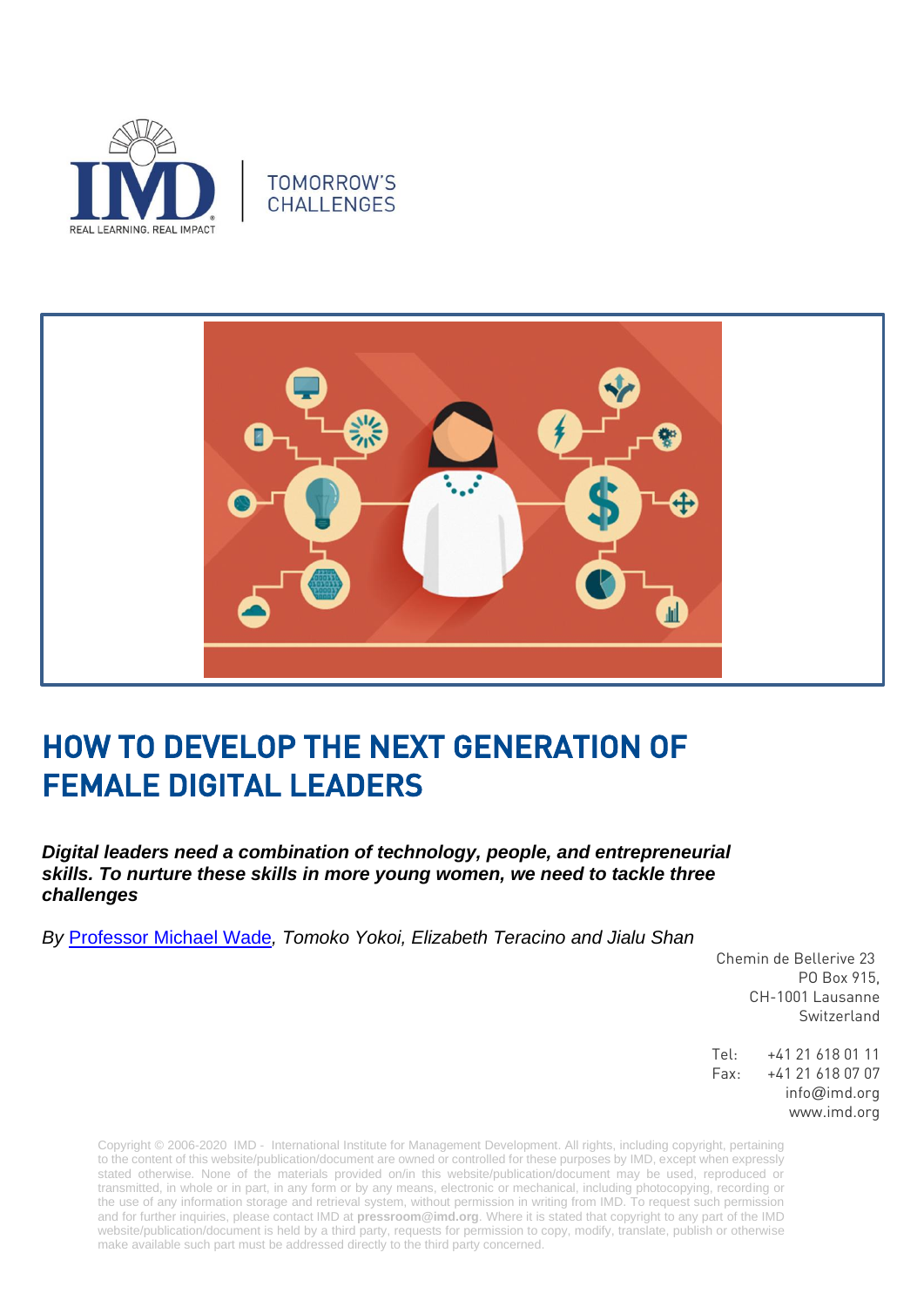As it stands, the current reality for female digital leaders and tech entrepreneurs can be discouraging. Despite a healthy demand for digital talent, the lack of diversity in tech continues to be pervasive. A recent BCG article highlights that women constitute only 25 percent of the STEM (science, technology, engineering, and math) workforce, with just nine percent occupying leadership positions. And in a recent survey, entrepreneurs believe it will take 10 or more years for the tech industry to reflect the general population, in terms of gender.

For many, digital leadership is synonymous with technological expertise. However, research on leadership in the digital age by IMD's Global Center for Digital Business Transformation reveals a much broader and richer set of characteristics, including humility, adaptability, vision, and constant engagement. How can we help young women develop the hard, soft, and entrepreneurial skills necessary to become future digital leaders?

The answer, we believe, lies in overcoming three barriers.

## **1. Keeping girls active and confident in STEM-related subjects**

Research suggests that girls are most interested in STEM careers in middle school, but that number drops sharply between middle school and high school. A 2015 OECD study examined how girls' lack of self-confidence in their own abilities in science and mathematics may explain why they are underrepresented in STEM fields in high school. Other studies point to the fact that even though girls scored as well as boys in STEM subjects, they often scored even better in reading. Thus, when they move to drop subjects in the latter years of high school, they would often rate reading comprehension as their strength. What these results suggest is that early high school years are an important intervention point to maintain girls' interest in STEM.

One way to do this is to introduce mentorship from the early teenage years. Work also needs to continue on aspects such as ensuring adequate working conditions in STEM fields for women planning for a family in their future. The Nordic countries may provide a model to be emulated here.

## **2. Developing business and entrepreneurship skills**

The second barrier is under-developed business and entrepreneurship skills. Becoming a digital leader is not only about providing coding and digital marketing skills, but also about using these skills to create and capture business opportunities. How to overcome these barriers? Inspiration can come from surprising places. Since 2013, the Girl Scouts of the USA (GSUSA) has been making technology a central part of how girls, volunteers, and parents engage with the Girl Scout movement. It hired a Chief Technology Officer to upgrade its technology infrastructure and developed online tools to help adult volunteers with troop activity planning and on-boarding.

Copyright © 2006-2020 IMD - International Institute for Management Development. All rights, including copyright, pertaining to the content of this website/publication/document are owned or controlled for these purposes by IMD, except when expressly stated otherwise. None of the materials provided on/in this website/publication/document may be used, reproduced or transmitted, in whole or in part, in any form or by any means, electronic or mechanical, including photocopying, recording or the use of any information storage and retrieval system, without permission in writing from IMD. To request such permission and for further inquiries, please contact IMD at **[pressroom@imd.org](mailto:pressroom@imd.org)**. Where it is stated that copyright to any part of the IMD website/publication/document is held by a third party, requests for permission to copy, modify, translate, publish or otherwise make available such part must be addressed directly to the third party concerned.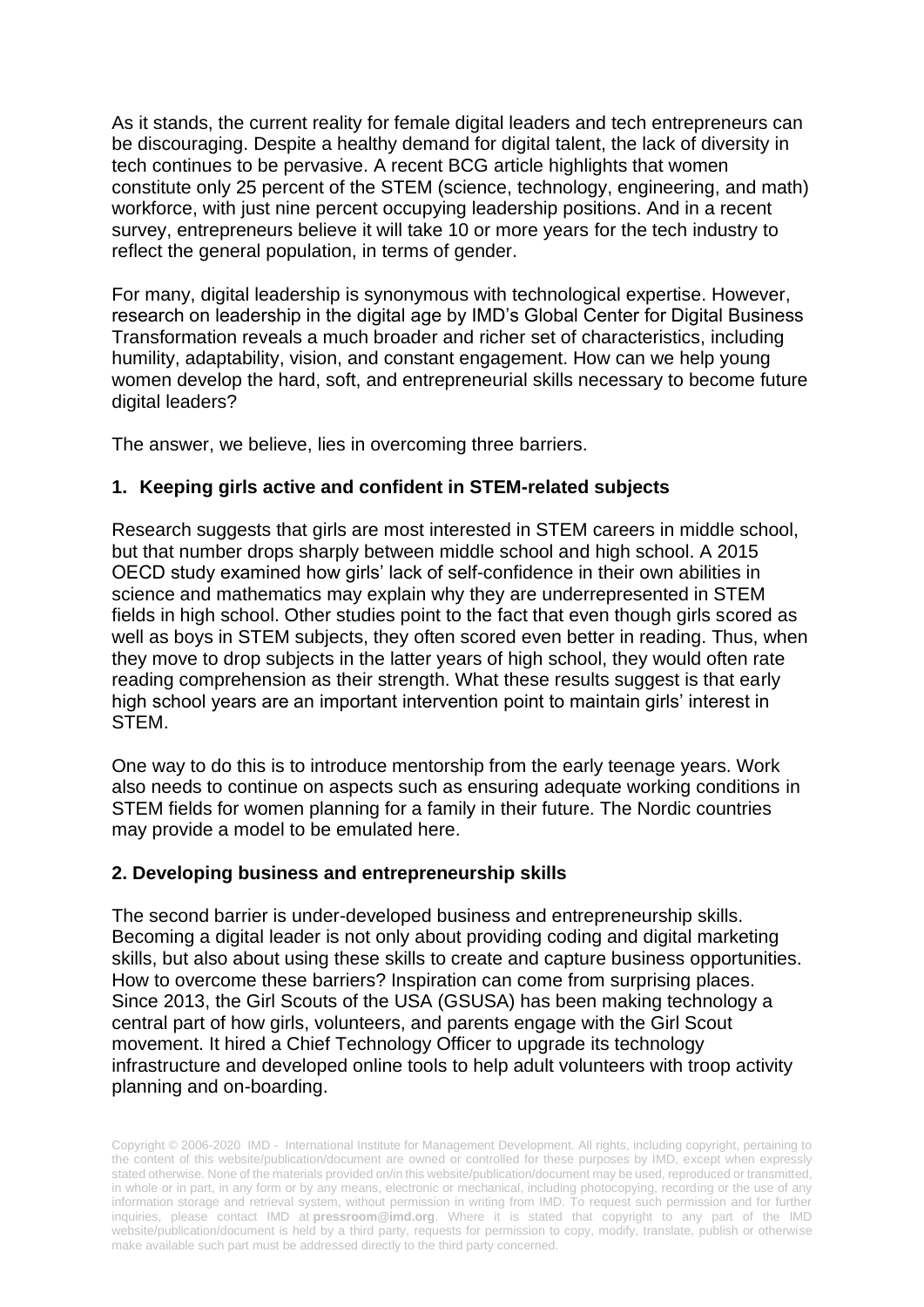The Girl Scouts Digital Cookie platform helps girls market via a personalized website and take orders using a mobile app.

One important initiative has been the introduction of its Digital Cookie platform to support girls with their iconic cookie sales. The Digital Cookie platform enables girls to market their online cookie business by inviting customers to visit a personalized website, or by taking in-person orders using a mobile app. The platform also includes educational elements such as interactive quizzes, videos and other activities allowing girls to learn budgeting and business planning.

As the 2019 cookie season draws to a close, we are hearing about gutsy tactics like slapping photos of Jason Momoa onto the iconic Samoa cookie boxes and rebranding them as "Momoas." The Digital Cookie platform is not replacing face-toface sales. The GSUSA is using technology thoughtfully to enhance the Girls Scout experience for the 21st century, while preserving the core element of people skills. Such youthful entrepreneurship in cookie sales not only fuels the GSUSA's largest fundraising effort, but is also the cornerstone of its entrepreneurship program.

## **3. Funding female tech entrepreneurs**

The third challenge is how to get capital to female tech entrepreneurs. If the goal is to see more successful tech start-ups led by women, it may not be enough to simply encourage women to become digital leaders. In 2018, for a second year in a row, only 2.2 percent of investor funding went to women-led startups. Furthermore, evidence suggests that female-led start-ups financed by all-male VC firms may drastically reduce the probability of a successful exit (either via acquisition or an IPO).

The challenge is far from easy to solve. As Melinda Gates put it, "We like to think that venture capital is driven by the power of good ideas. But by the numbers, it's men who have the keys".

Organizations like the GSUSA, with their huge alumna network can help, but they will need help from elsewhere, most notably from the VC community itself. If this community can mobilize its network financial professionals, angel investors, and micro-fund lenders, there is a chance that female tech entrepreneurs can be encouraged to stay the course.

Fortunately, new research shows that there may be light at the end of the tunnel – at least for investments in the very early stages. Researchers at the University of British Columbia and Stanford University recently sent out more than 80,000 pitch emails about 'promising but fictitious' start-ups to 28,000 VCs and angel investors, and found that pitches from entrepreneurs with obviously female names received a 8 percent higher rate of interested replies than those with male names.

Copyright © 2006-2020 IMD - International Institute for Management Development. All rights, including copyright, pertaining to the content of this website/publication/document are owned or controlled for these purposes by IMD, except when expressly stated otherwise. None of the materials provided on/in this website/publication/document may be used, reproduced or transmitted, in whole or in part, in any form or by any means, electronic or mechanical, including photocopying, recording or the use of any information storage and retrieval system, without permission in writing from IMD. To request such permission and for further inquiries, please contact IMD at **[pressroom@imd.org](mailto:pressroom@imd.org)**. Where it is stated that copyright to any part of the IMD website/publication/document is held by a third party, requests for permission to copy, modify, translate, publish or otherwise make available such part must be addressed directly to the third party concerned.